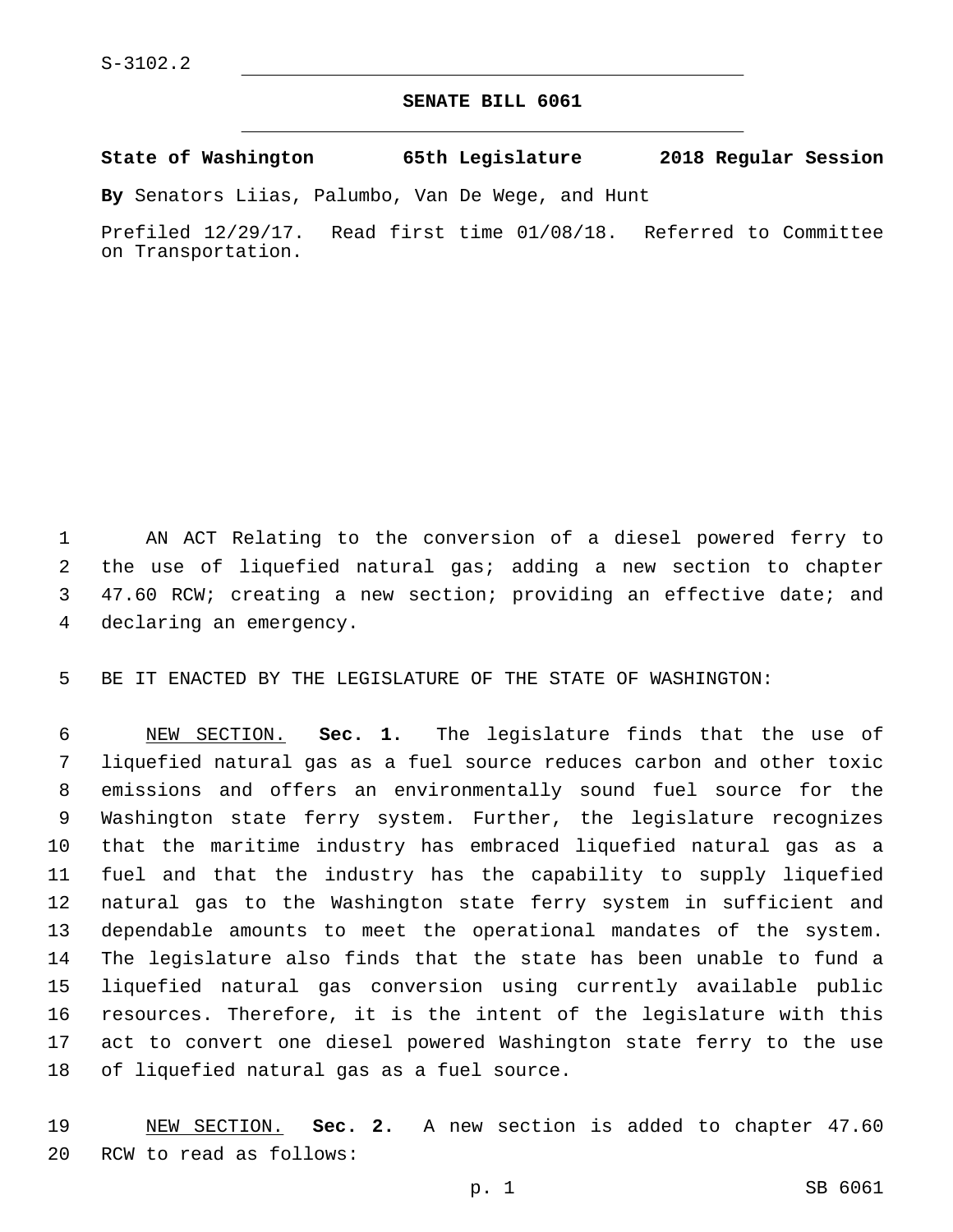(1) For the purposes of this section:1

 (a) "Department" means the department of transportation and the 3 Washington state ferry system.

 (b) "Design-build, finance, and supply contract" means a contract in which the responsibility for the design, construction, financing, and fuel supply of the vessel lies totally with the successful 7 bidder.

 (c) "Fixed-price contract" means a contract that requires the successful bidder to deliver a specified project for a set price. Change orders on a fixed price contract are allowable but may only be used on a very limited basis and must originate from the department 12 only.

 (d) "Successful bidder" means the proposer that offers the most responsive and responsible bid with a proven capability to design and engineer vessels using liquefied natural gas as its fuel source and an ability to supply a dependable and suitable source of liquefied natural gas in a manner most acceptable to the department and is 18 awarded the contract.

 (2) Within thirty days of the effective date of this section, the department must issue a solicitation for a request for proposals to award a contract to the successful bidder that will design, engineer, and convert a Washington state ferry of the department's choosing to operate on liquefied natural gas as a propulsion fuel under a fixed- price contract. The request for proposals process must include, at 25 least, the following:

 (a) Solicitation of a proposal to convert one ferry of the department's choosing to operate on liquefied natural gas as a propulsion fuel, including all requirements and specifications 29 required by the state;

 (b) A copy of the contract that will be signed by the successful 31 bidder;

 (c) The date by which proposals must be received by the 33 department to be considered;

 (d) A description of information to be submitted in the proposals 35 concerning each proposer's qualifications;

 (e) A requirement that proposers offer design and engineering specifications in sufficient detail to fully convert the existing diesel powered ferry to use liquefied natural gas as a fuel source 39 and a time of redelivery of the completed vessel to the department;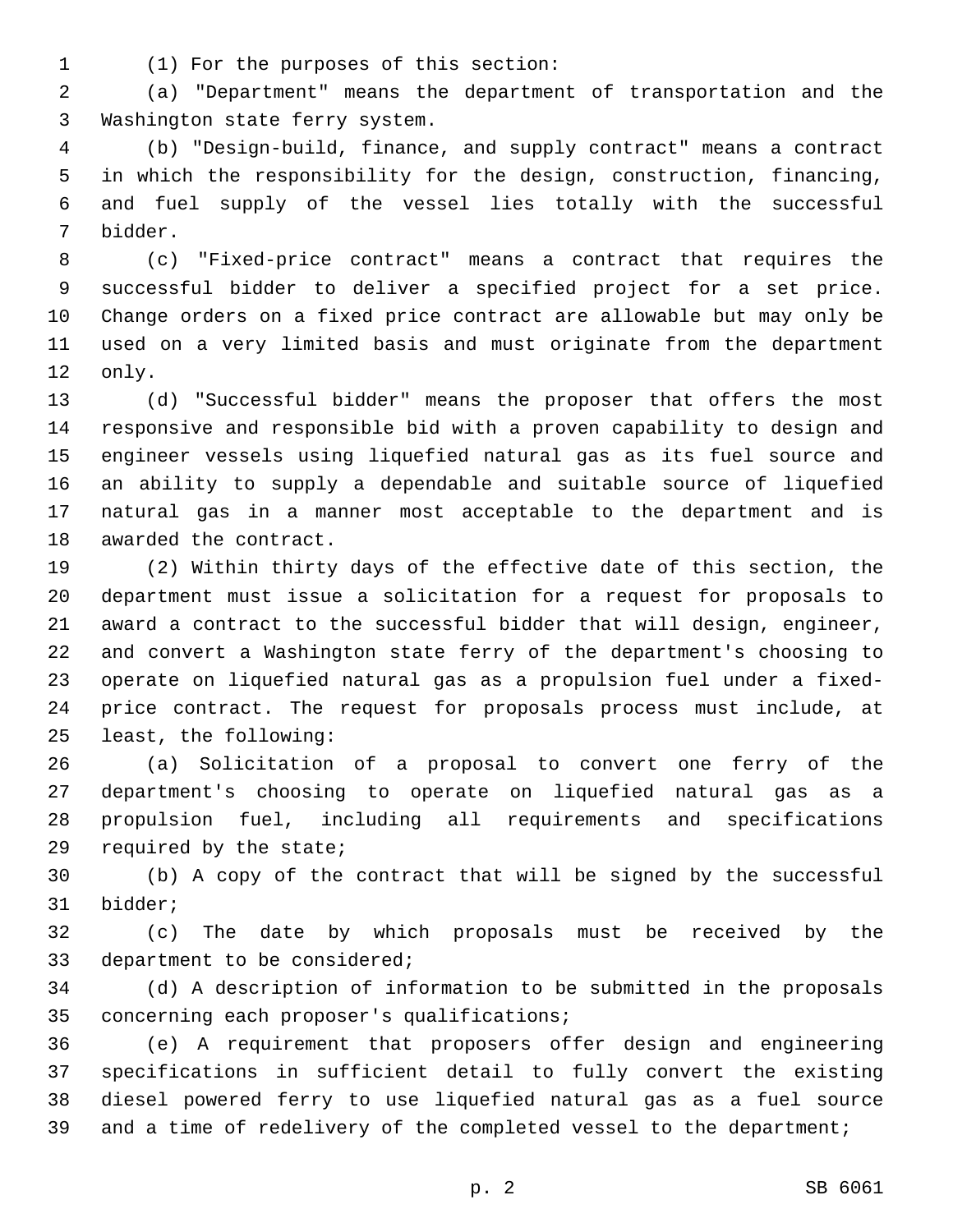(f) A requirement that the contract for this conversion be both design-build, finance, and supply and fixed price and that the successful bidder will be responsible for the performance of the work to convert the existing diesel powered ferry to use liquefied natural 5 qas as a fuel source;

 (g) A requirement that the successful bidder comply with all applicable laws, rules, and regulations including, but not limited to, those pertaining to the environment, worker health and safety, 9 and prevailing wages;

 (h) A requirement that the successful bidder obtains United States coast guard approval regarding vessel safety and other requirements to meet regulatory requirements for the fueling and use of liquefied natural gas as a fuel in this type of service;

 (i) A requirement that the conversion of the vessel be accomplished within the boundaries of the Puget Sound and associated 16 waterways and within the state of Washington;

 (j) A requirement that all vessel design and engineering specifications and drawings must be complete and, when applicable, meet United States coast guard rules and regulatory requirements for 20 this service before the start of construction;

 (k) A requirement that all vessel design and engineering specifications and drawings must be agreed to by the department 23 before the start of construction;

 (l) A requirement that the successful bidder supplies a dependable and suitable source of liquefied natural gas that takes 26 into account the vessel's operating schedule and demands;

 (m) A requirement that the successful bidder provides public outreach and education regarding the conversion of ferry vessels to the use of liquefied natural gas as a fuel source; and

 (n) Incentives for proposals that include alternative financing arrangements, such as using a long-term fuel payment method.

 (3) The department must supply a condition survey of any nominated vessel constructed before 2007 to each qualified proposer under the request for proposals process. The survey must completely depict all current conditions of the structural, mechanical, and electrical systems of the vessel as well as all essential systems. The department must make available a complete set of current plans and specifications for the vessel. The department must make the vessel available to prospective proposers at a time that is